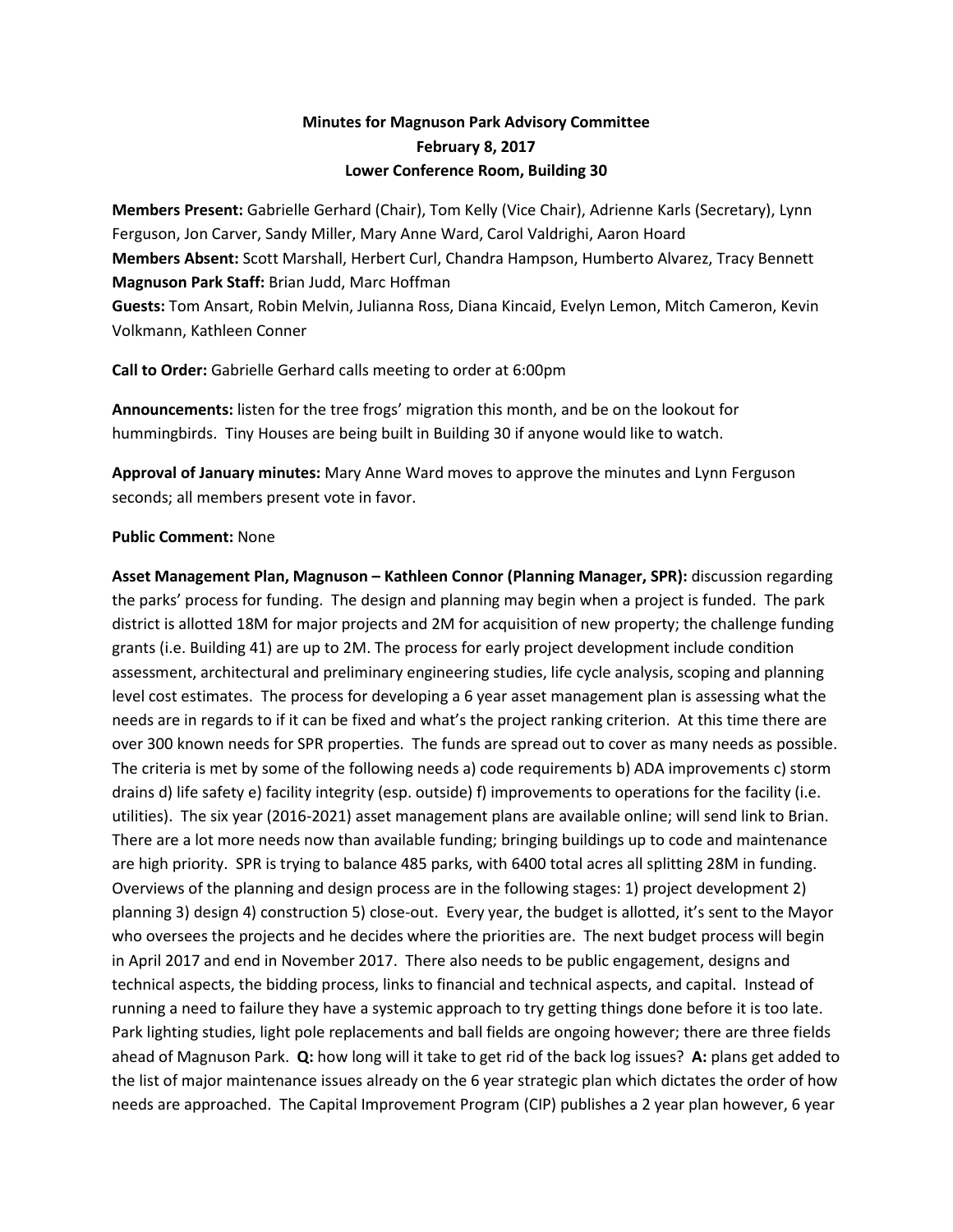plans are a more secure type of funding. When all goes well, committee can re-allocate funds. In about 1 year discussions will start regarding the next 6 year strategic plan. **Q:** how do disasters (i.e. fires) get handled? **A:** the building will be boarded up, and the city is self- insured. The project will be added to a new list; possibly it may be moved up the list of major needs. **Q:** sports fields in the strategic plan for 2002 calls for new fields; will it be able to include more than just maintenance? Sports field road needs way finding for roads and drainage improvements. How are these needs assessed? **A:** SPR is looking at bundling projects but it hasn't been done yet. This park hasn't been integrated so far. The city also offers a Neighborhood Matching Fund worth 25K - 100K which requires matching funds and a set timeline for completion. Your Voice, Your Choice has grants as high as 90K without matching funds. Each council district has 3-4 projects; if starting a master plan we can work with Small Sparks funding up to 1K; hold events, involve people who live here, and discuss how to bring the park together with the greater NE Seattle area, provide services, amenities, and places to connect. This would be valuable all around for integrating the communities by simply having someplace to gather (i.e. café) where people can get know each other. **Q:** what's the timeline for the Community Center and how does that work? **A:** utilize the 50K challenge to hire an architect to look at what the needs are for the building (i.e. ADA improvements, restrooms, parking, etc.). Once funded it takes at least 2 years for the schematic design and plan details to come together. There should be at least one public meeting to assess what people want to see happen for the Community Center.

**Proposed letter of support for fees to Magnuson Park Fields improvements – Jon Carver:** the first draft of the letter to Parks Superintendent Jesus Aguirre is finished. Lighting and field improvements are needed for our field users. The city has created a dedicated account for support and expansion of athletic fields in the city. Since field user rates are increasing this July we would like to see a portion of the increased fees invested back into Magnuson Park playfields. **Q:** Sports Meadow has serious irrigation problems. Would correcting this issue fall under obtaining more money or would parks maintenance handle it? A: parks maintenance. Tom Kelly moves that we make the friendly amendments to Jon's letter and send it out. Mary Anne Ward seconds the motion and all members present vote in favor. Gabrielle Gerhard will help work on the small changes to the letter.

**Magnuson Community Center Update – Carol Valdrighi:** Seattle City Council Member Rob Johnson has been working with 46th District State Legislators to lobby for \$1 million state funds for renovation at Magnuson Community Center. These funds would be in addition to the \$1 million King County allocation. The feasibility studies for the renovation are slated to begin in mid-February and our hope is that they be completed by summer.

**Director's Report – Brian Judd:** review and discuss the Warren G. Magnuson Park 2016 Public Benefits Highlights hand out. **Q:** are all the groups listed required to do what's on the list? **A:** No. The leases vary from tenant to tenant. **Q:** What about the gym leases? **A:** there are 10 to 25 year options (2024- 2034 leases ending). Potentially large spaces are leased out and it makes it challenging to do sports or any other activities in the gym. **Q:** can Waldorf lend us a volleyball coach? **A:** It's possible. There are many things which go into organizing this. Waldorf lease schedules the gym use to be an effective time. The Community Center may also use the hangar space when it's available. The MPAC Survey will be discussed further at our March meeting with new members present. **Q:** is there a way to find reports